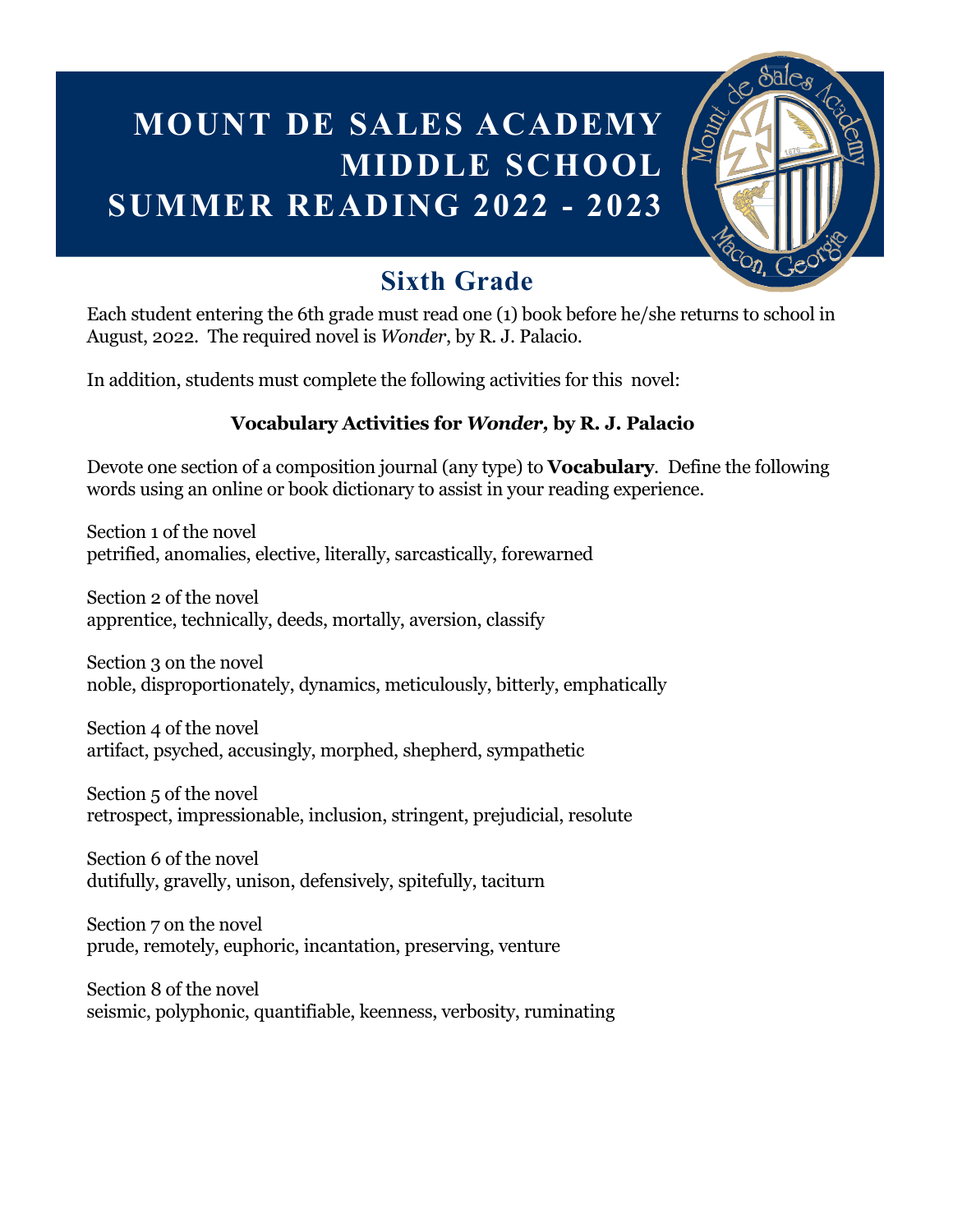## **MOUNT DE SALES ACADEMY MIDDLE SCHOOL SUMMER READING 2022 - 2023**



#### **Writing Activities for** *Wonder, by* **R. J. Palacio**

Devote another section of your composition journal to **Writing**. Write two or three sentences in response to each question below:

- 1. Why has August never gone to school? Do you think he should?
- 2. August goes on a tour of the school and meets three students. In your opinion, which one would turn out to be a bully and why?
- 3. What does September's precept mean? *"When given the choice between being right or being kind, choose kind."*
- 4. Why is Halloween a positive thing for August?
- 5. Did Via have a good first day of high school? Why or why not?
- 6. Who is Miranda and why did she call?
- 7. Jack seems to struggle with how he feels about August. What are the positive and negative reasons he gives about being ex-friends with him?
- 8. Who says, "Sometimes you don't have to mean to hurt someone to hurt them," and what does he or she mean by this statement?
- 9. Who does something to the class picture and what character traits does it show about that person?
- 10. At some point, August gets hearing aids. How does he feel about them in the beginning and towards the end of pages in this section?
- 11. How does August feel about going on the 5th Grade Nature Retreat?
- 12. Jack and August find themselves in trouble. What is the trouble and who helps them?
- 13. August lies to the teachers about not being able to remember the 7<sup>th</sup> graders' faces. Why do you think he did this?
- 14. What happens at the ceremony at school that shows a change from the beginning to the end of the school year?
- 15. Mr. Tushman says "Always try to be a little kinder than necessary." What does that mean to you?
- 16. The last tine of the book, "You are a wonder," shows how the author came up with the title of the novel. Do you think Wonder is a good title for the novel? Why or why not?